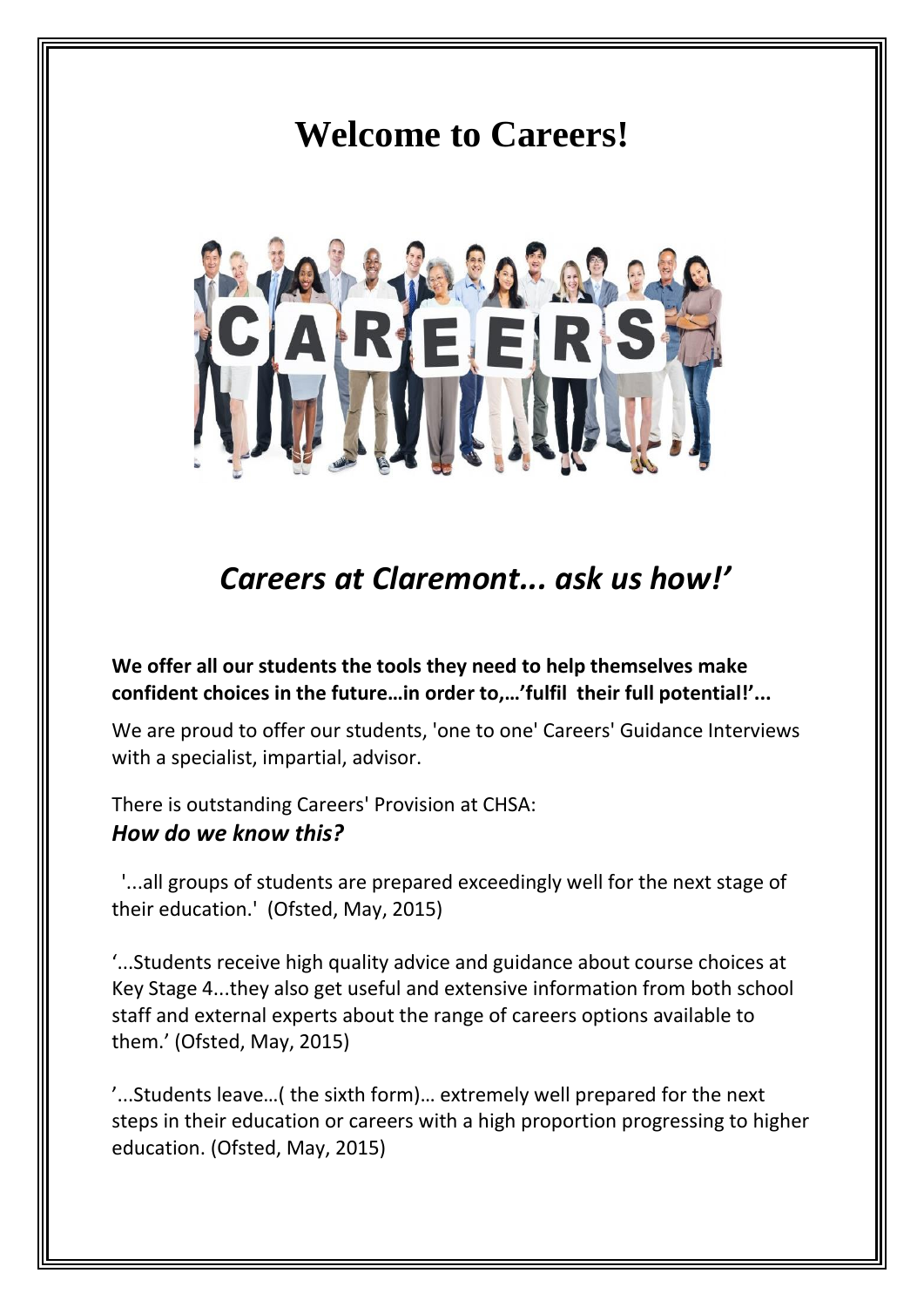We have an outstanding record of placing students in further or higher education once they leave Claremont. We work with Prospects (part of The Shaw Trust) to ensure that no student is NEET after year 11 or year 13 (NEET - Not in Education or Training)

We take very care to ensure that all our students have access to this valuable guidance when they need it, particularly in Years 11 and 13 when key decisions are made regarding, 'next steps'. This focus on the student and which pathway is best for them ensures effective transition into our own outstanding 6th form or an alternative pathway at 16+ or into University or an alternative pathway at 18+. The Guidance is a fundamental part of the success and one which we and the students very much value!

We pride ourselves on a well-resourced careers library. Recently we made a move away from the traditional prospectus-filled careers library to the website Unifrog. This fabulous site gives us all the careers information we need to help all students research universities, courses, training, apprenticeships, and career opportunities. This is particularly beneficial for years 11,12, and 13, because so much information is contained centrally in one place. Unifrog is linked in to the UCAS website, so updates regularly on the latest information. Parents, too, have a Unifrog login, so they are able to support their son/daughter.

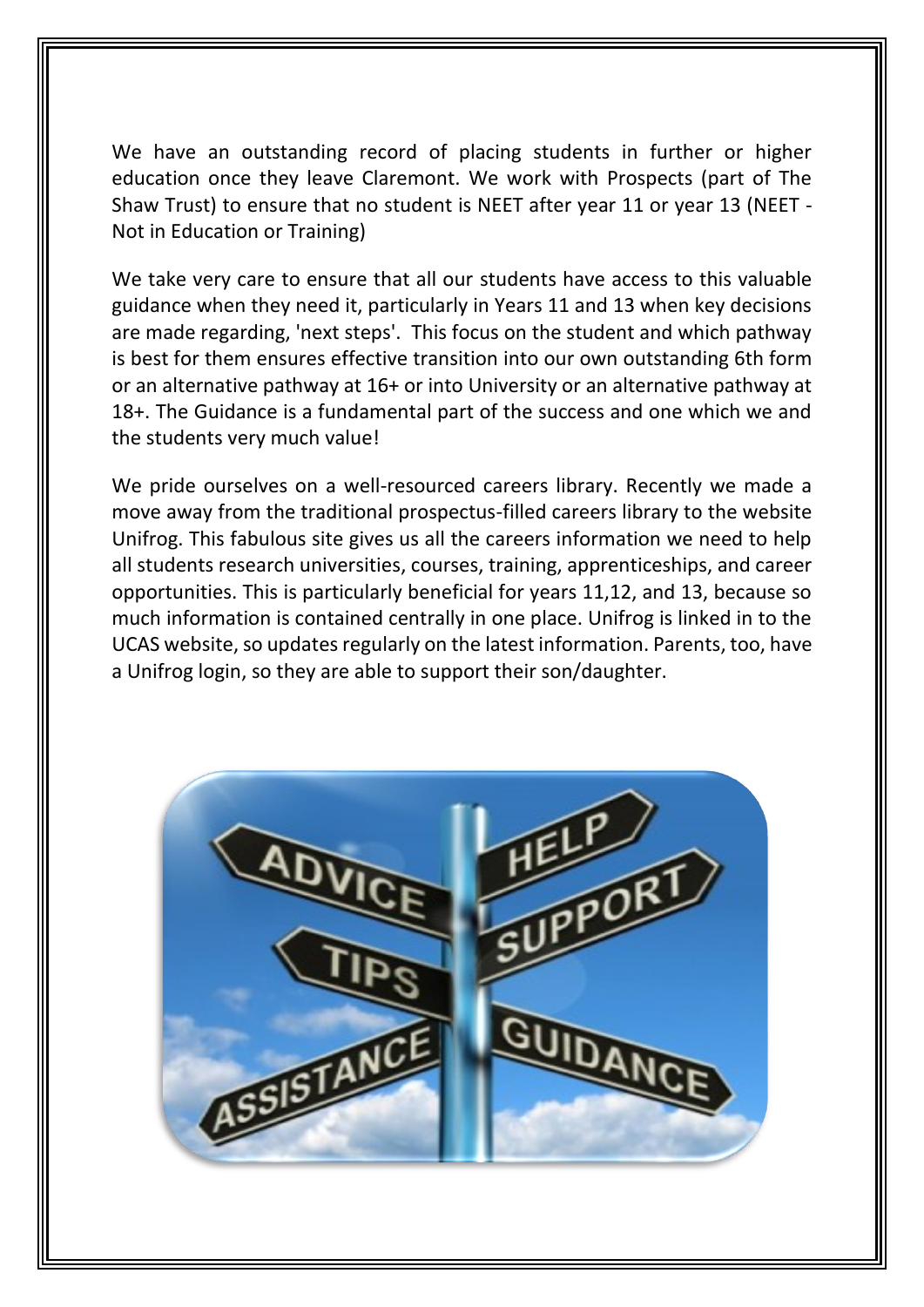## *'Careers at Claremont... ask us how!'*

**Please also see the following Career related links and opportunities:**

*(Please note that Claremont High School Academy is not responsible for content on external websites).*

[http://www.getting-in.com](http://www.getting-in.com/) *for access to educational and Careers related resources*

[www.careercamel.com](http://www.careercamel.com/) *for social mobility information and general help and advice*

[www.gapmedics.co.uk](http://www.gapmedics.co.uk/) *for those wanting to know about opportunities in Medicine*

[www.fasttomato.com](http://www.fasttomato.com/) *for those who want to discover which Career is best for them*

[www.Indeed.co.uk](http://www.indeed.co.uk/) *a comprehensive search engine for jobs in your community*

[www.bestcourse4me.com](http://www.bestcourse4me.com/) *allows students to compare degree subjects, careers and*

*Universities for salaries, destinations, unemployment levels and occupations* <http://www.jobisjob.co.uk/> *search and find job opportunities*

[http://www.adzuna.co.uk/blog/2010/11/22/the-8-toughest-google-job](http://www.adzuna.co.uk/blog/2010/11/22/the-8-toughest-google-job-interview-questions-with-answers/)[interview-questions-with-answers/](http://www.adzuna.co.uk/blog/2010/11/22/the-8-toughest-google-job-interview-questions-with-answers/) *exploring job interview questions*

[http://movingonmagazine.co.uk/?utm\\_medium=email&utm\\_source=Financial](http://movingonmagazine.co.uk/?utm_medium=email&utm_source=Financial+Skills+Partnership+(FSP)&utm_campaign=2386279_2003+op+post+-+GL&dm_i=VF8,1F59J,5H63UM,4TR1L,1) [+Skills+Partnership+\(FSP\)&utm\\_campaign=2386279\\_2003+op+post+-](http://movingonmagazine.co.uk/?utm_medium=email&utm_source=Financial+Skills+Partnership+(FSP)&utm_campaign=2386279_2003+op+post+-+GL&dm_i=VF8,1F59J,5H63UM,4TR1L,1) [+GL&dm\\_i=VF8,1F59J,5H63UM,4TR1L,1](http://movingonmagazine.co.uk/?utm_medium=email&utm_source=Financial+Skills+Partnership+(FSP)&utm_campaign=2386279_2003+op+post+-+GL&dm_i=VF8,1F59J,5H63UM,4TR1L,1) *find out more about opportunities open to you*

[http://wwwmycareermatchcomau.createsend5.com/t/ViewEmail/y/94E97FF8](http://wwwmycareermatchcomau.createsend5.com/t/ViewEmail/y/94E97FF863CDB59E/C23A1124906CCAE98BD4C707EBCCB890) [63CDB59E/C23A1124906CCAE98BD4C707EBCCB890](http://wwwmycareermatchcomau.createsend5.com/t/ViewEmail/y/94E97FF863CDB59E/C23A1124906CCAE98BD4C707EBCCB890) *for those wanting to find out more about suitable Careers*

<http://www.directions.org.uk/>*for those interested in Finance and Law*